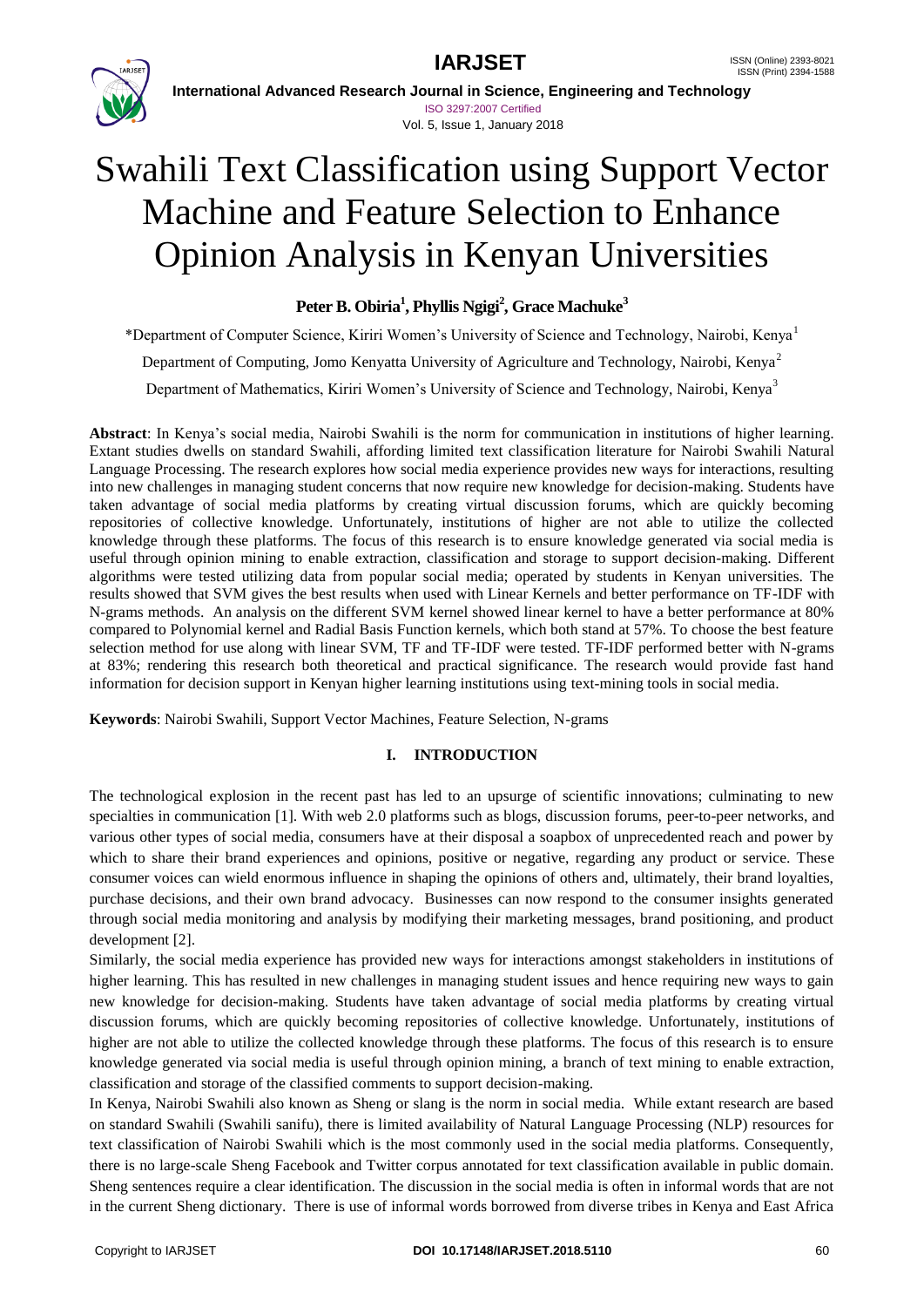

ISO 3297:2007 Certified Vol. 5, Issue 1, January 2018

as a whole. For instance, iko shida, iko ngori, iko noma, are phrases with the same meaning, even though they appear different. Therefore, it is only by labelling and annotating of these kind of data for text classification that can make them useful.

Slang plays a significant role in international economy as it has been a language that multi-national interest groups focus on and analysts endeavours to decode on subjects matter like market analysis of consumer goods, governments' policies etc., arising from this section of the domain. The conversation being in the Sheng language, there is a great need for natural language analysis of this bulky amounts of Sheng language text and documents to back the necessary opinion analysis.

The aim of this paper is to explore the possibility of text mining for Nairobi Swahili in social media, for decision support in Kenyan higher learning institutions. This research will attempt to use text-mining tools to mine social media, a missing link that the research addresses.

# **II. LITERATURE REVIEW**

This section describes the review of literature to lend the research both a theoretical and practical significance. It commences with a review of related work, techniques or opinion analysis, Machine Learning and Kernel Methods. It also expounds on feature selection technique, N-grams among others.

### *A. Related Work*

Extant studies includes works developed to monitor online dialogues, focusing into online conversations and views of people [5]. Analysis of these online reviews offers a means to better comprehend the frequent concerns and of importance to address. The Umati system is a research based on hate speech monitoring whose first stage was to scrutinize major languages in Kenya that included Kiswahili, Luo, Kalenjin, Luhya, Kikuyu and English. The system defined remarkable discourse in the Kenyan context as any speech that remarks crowds founded on tribe, religion, nationality, sexual alignment, gender, disability, influential people especially the politicians, cities/regions, and socioeconomic groups. The key goal of the study was to develop a framework for opinion mining on social media to back and support decision-making. According to [10] the Umati model was inspired by the aftermath of 2007 Post Election Violence where the disputed elections made youths to fuel violence through social media.

Additionally, an experiment on data-driven part-of-speech taggers trained and evaluated on the annotated Helsinki Corpus of Swahili was been done [9]. The authors selected four of the current state of the art data driven taggers, TnT (Trigrams'n'Tags), MBT (Memory Based Learning), SVMTool (Support Vector Machines) and MXPOST (Maximum Entropy Modeling), and observed SVM as the most precise tagger for the dataset. Moreover, a method to implement sentiment classification founded on an unsupervised linguistic method was been presented [9].The authors used SentiWordNet to compute general sentiment score of each sentence.

Accordingly, [8] recommended the use of many features to advance a trained classifier of Twitter messages. the features extends the feature vector of unigram model by the theories mined from DBpedia, the verb sets and the related adjectives mined from WordNet, the Senti-features mined by SentiWordNet and some valuable domain particular features. These authors built a wordlist for sentiment icons, abbreviation and slang words in tweets, which is beneficial before outspreading the tweets with different features.

In an experimental study presented by [7] on Sentiment categorization on Chinese language documents. Four feature selection methods mutual information (MI), information gain (IG), chi-squared statistic (CHI) and document (DF) and five learning approaches which included Centroid frequency Classifier method, K-Nearest Neighbor method, Winnow Classifier method, Naive Bayes method and SVM method which were tested on a Chinese language sentiment corpus which had a size of 1021 documents. The outcomes of the experiments exhibited that IG attains the best in the selection of sentiments terms and SVM depicted to be the best in performance for the Sentiment Classification.

Accordingly, [7] used dissimilar machine learning algorithms to analyze the polarity of reviews in the Arabic criticisms, obtained from particular Websites linked to films and the movies. The two interpreted the sentiments Corpus for Arabic corpus into English, which made the English Version of Opinion Corpus in Arabic also known as EVOCA corpus. The outcome showed low accuracy due to translation.

### *B. Techniques for Opinion Mining*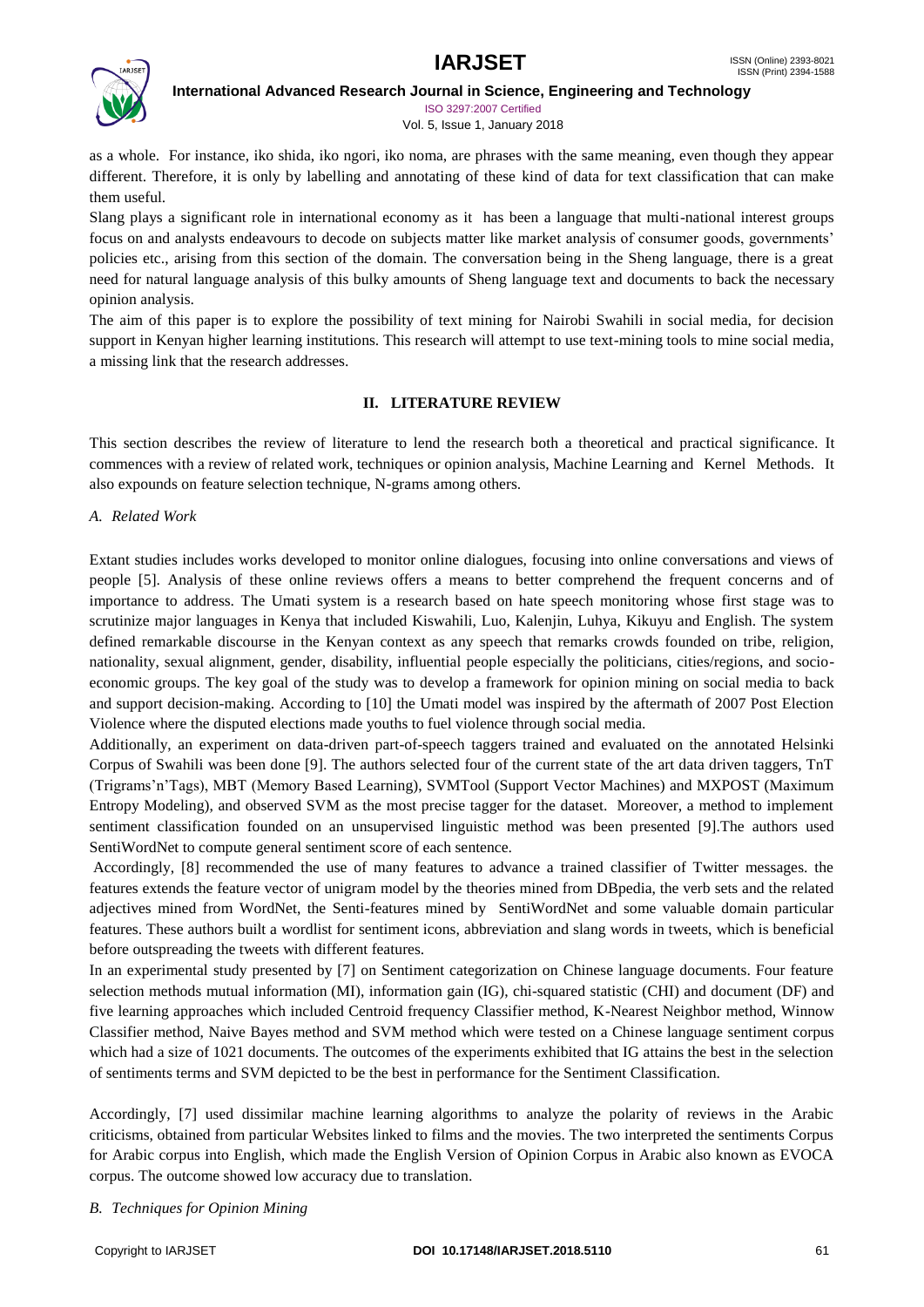

ISO 3297:2007 Certified Vol. 5, Issue 1, January 2018

There are two methods for Sentiment mining or analysis. The first one being the supervised learning technique, based on machine learning classifiers. It uses training on labelled data or information before being used to the real sentiment or opinion classification chore. Naïve Bayesian, Support Vector Machines (SVM), maximum entropy and others are some of the existing supervised learning methods that can also be used to sentiment or opinion classification [7]. The other method is on lexicon, which is also known as unsupervised learning method. It does classification centered on some fixed syntactic outlines to express sentiments or opinions. It classifies the document by semantic orientation or opinion dictionary for calculating sentiment polarity of a text. Semantic Orientation - Pointwise Mutual Information-Information Retrieval algorithm (SOPMI-IR) is an example of an unsupervised method, which uses the common existence frequency of particular words to compute the opinion or sentiment Polarity [7].

# *C. Machine Learning*

In a machine learning based classification, two sets of documents are required: training and a test set. An automatic classifier to learn the differentiating characteristics of documents uses a training set, and a test set is for validating the performance of the automatic classifier. Machine learning techniques like Naive Bayes (NB), maximum entropy (ME), and support vector machines (SVM) have achieved great success in text categorization. The other well-known machine learning methods in the natural language processing area are Random Forest and Logistic regression



Figure 2. Linear Support Vector Machine

# *D. Support Vector Machine*

This is a supervised machine-learning algorithm used for both classification problems and regression problems. In SVM, data element is plotted as a point in n-dimensional space (where n is number of features) with the value of each feature as the value of a specific coordinate. SVM produces a mapping of input-output functions from an established labelled training data [8]. According to [6] a Linear SVM, as a hyperplane that separates a set of positive examples from a set of negative examples with maximum margin. The formula for which is used for a linear SVM is output is  $u = \vec{w} \cdot \vec{x} - b$ , where  $\vec{w}$ is the normal vector to the hyperplane, and  $\vec{x}$ 

is the input vector.

The margin is defined by the distance of the hyperplane to the nearest of the positive and negative examples. Maximizing the margin is as an optimization problem:

Minimize  $\frac{1}{2} \|\vec{w}\|^2$  subject to  $y_i(\vec{w} \cdot \vec{x}_i - b) \ge 1$ ,  $\forall i$  where  $x_i$  is the ith training example and yi is the correct output of the SVM for the  $i<sup>th</sup>$  training example as shown in Figure. 1. (1) 2  $\frac{1}{2} \|\vec{w}\|^2$  subject to  $y_i(\vec{w} \cdot \vec{x}_i - b) \ge 1, \forall i$ 

SVM attempts to find a hyperplane , which splits the data in two classes as optimally as possible i.e. meaning that as much points as possible of label A should be separated to one side of the hyperplane and as much points of label B to the other side, while maximizing the distance of each point to this hyperplane [6]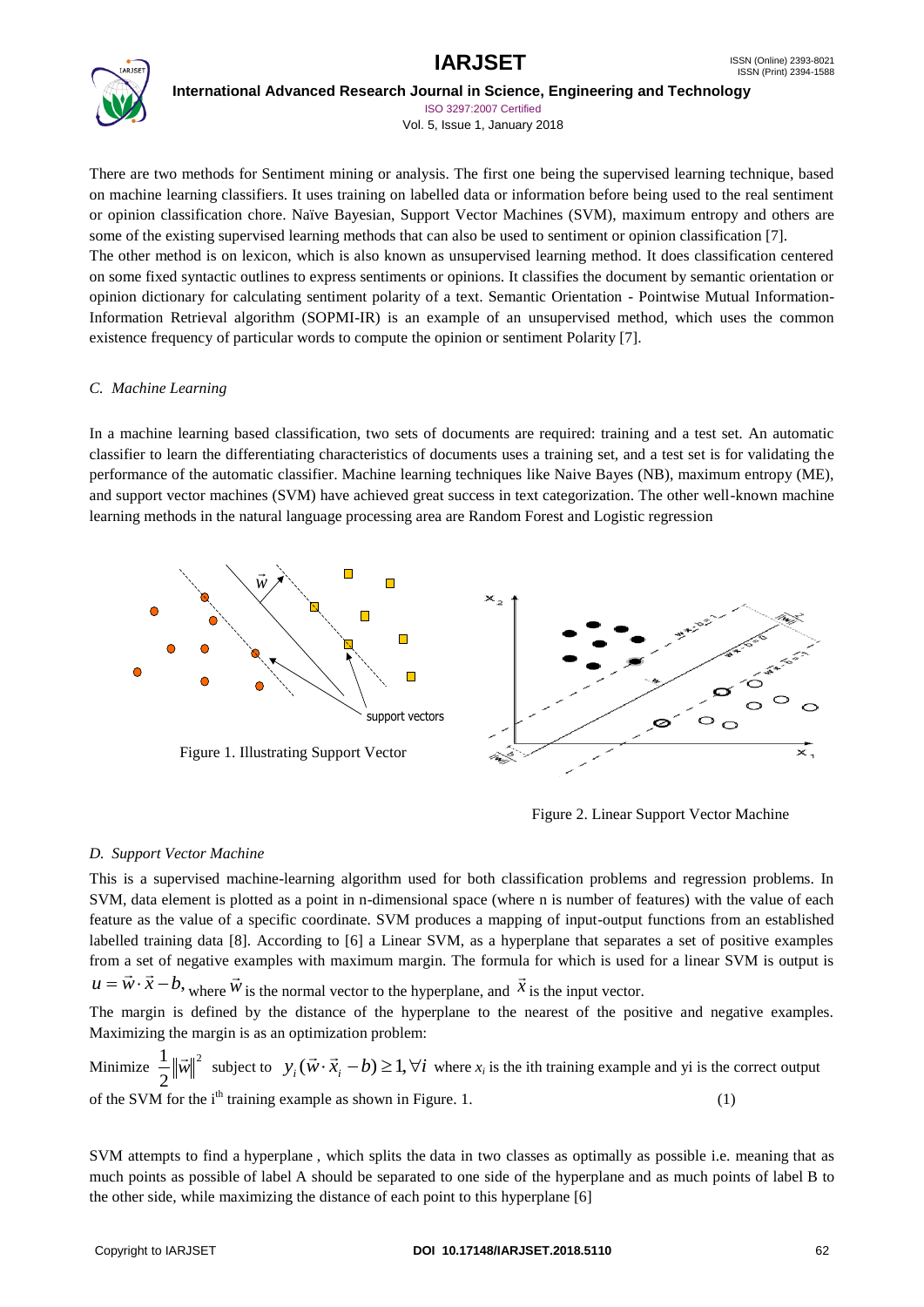



ISO 3297:2007 Certified

Vol. 5, Issue 1, January 2018



Figure 3. Illustrating the SVC classifier margin with the yellow line denoting the maximum margin

Figure 4. Specifying a line and a margin mathematically in m input dimensions

Considering that:  
\n
$$
\mathbf{w} \cdot \mathbf{x}^+ + b = +I
$$
\n
$$
\mathbf{w} \cdot \mathbf{x}^- + b = -I
$$
\n(2)  
\n
$$
\mathbf{w} \cdot (\mathbf{x}^+ \cdot \mathbf{x}^-) = 2
$$
\n(3)  
\n
$$
M = \frac{(\mathbf{x}^+ - \mathbf{x}^-) \cdot \mathbf{w}}{|\mathbf{w}|} = \frac{2}{|\mathbf{w}|}
$$
\n(5)

In addition, the first goal is, to classify all training data as shown in the formulas below

 $wx_i + b \ge 1$  *if*  $y_i = +1$  $wx_i + b \leq 1$ *if*  $y_i = -1$  (8)  $y_i(wx_i + b) \ge 1$ for all i  $M = \frac{2}{1}$ 

Then the second goal is to maximize the Margin

Which is the same as to minimize 
$$
\frac{1}{2}w^tw
$$

We now can formulate a Quadratic Optimization Problem and solve for w and b

$$
\Phi(w) = \frac{1}{2} w^t w \tag{9}
$$

**Minimize** 

$$
\text{Subject to} \qquad y_i(wx_i + b) \ge 1 \qquad \forall i \tag{10}
$$

*w*

Now solving the optimization problem Find w and b such that  $\Phi(\mathbf{w}) = \frac{1}{2} \mathbf{w}^T \mathbf{w}$  is minimized;

And for all  $\{(\mathbf{x}_i, \mathbf{y}_i)\}\colon y_i(\mathbf{w}^T \mathbf{x}_i + b) \ge 1$  (11)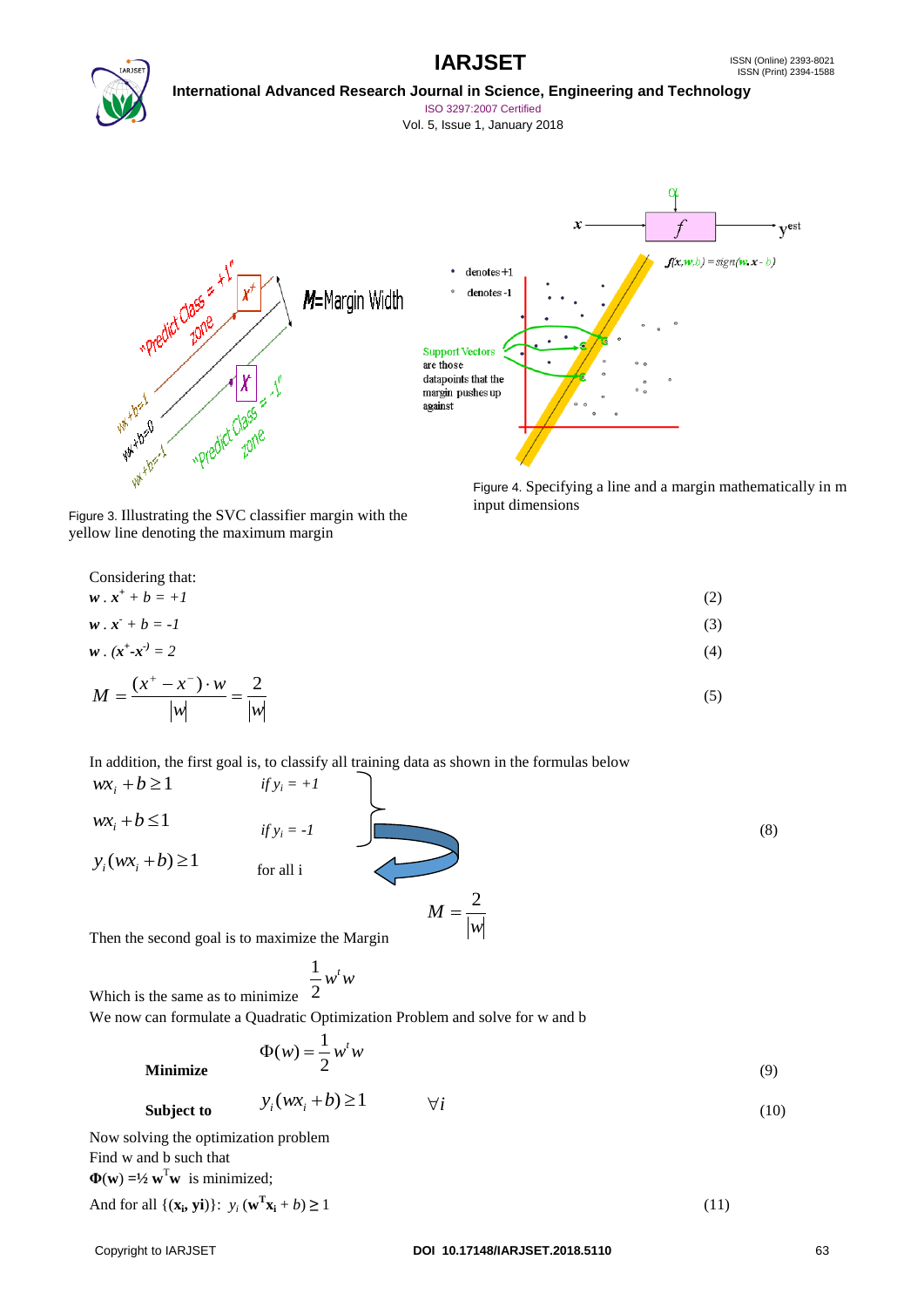

ISO 3297:2007 Certified Vol. 5, Issue 1, January 2018

Need to optimize a quadratic function subject to linear constraints. Quadratic optimization problems are a well-known class of mathematical programming problems, and many (rather intricate) algorithms exist for solving them. The solution involves constructing a dual problem where a Lagrange multiplier αi is associated with every constraint in the primary problem:

Find  $\alpha$ 1... $\alpha$ N such that  $Q(\alpha) = \sum \alpha_i - \frac{1}{2} \sum \sum \alpha_i \alpha_j y_i y_j x_i^T x_j$  is maximized and

(1)  $\Sigma \alpha_i v_i = 0$ 

(2)  $\alpha i \ge 0$  for all  $\alpha i$  (12)

The Optimization Problem Solution:

**w** =  $\sum \alpha_i y_i \mathbf{x_i}$  $\mathbf{r}_{\mathbf{X_k}}$  for any  $\mathbf{x_k}$  such that  $\alpha_k \neq 0$ 

Each non-zero αi indicates that corresponding xi is a support vector. Then the classifying function will have the form:  $f(\mathbf{x}) = \sum a_i y_i \mathbf{x_i}^{\mathrm{T}} \mathbf{x} + b$ 

Notice that it relies on an inner product between the test point x and the support vectors  $xi - we will return to this later.$ Also, keep in mind that solving the optimization problem involved computing the inner products xiTxj between all pairs of training points.

According to [11] SVM is an incomplete case of kernel-based approaches. It maps feature vectors into a higherdimensional space by using a kernel function and constructs a best and optimal linear discriminating function in an optimal hyper-plane fitting into the training data. The solution is the best or optimal, as the margin amongst the separating hyper-plane and the nearest feature vectors from both classes is highest in a two classes' problem. The feature vectors close to the hyper-plane are the support vectors, and the location of the other vectors does not affect the hyperspace or the hyper-plane, which is the decision function. By finding the hyper-plane that differentiates the two classes very well, the classification is performed [13]. Used Support Vector Machine (SVM), Naive Bayes and Maximum Entropy Classification to implement classification of sentiments. This was on movie review records. In the research, SVM did the best while combine with unigram.

The experiments by [12] on movie review data from Epinions.com showed that crossbreed SVMs which combine with unigram features with those built on real-values to be favored by measures acquired higher performance in the results.

The researcher converted each training section to an actual vector, xi that comprises of a set of substantial features signifying the related document, di. Therefore, Tr+ = Pn i=1(xi, +1) for the positive sample set and Tr− = Pn i=1(xi, −1) and the negative sample set, [13].

SVM has been successful used in much text classification and this is due to their many advantages that includes robustness especially in the high dimensional spaces and when samples sets are scarce; and the fact that most text categorizations problems are linearly separable, SVM have attained worthy results [11].

# *E. Kernel Methods*

The researcher then plotted the training vectors (xi) into a higher dimensional space by the function φ in the Kernel functions. SVM finds a linear splitting hyperplane with the utmost margin in this higher dimensional space.  $C > 0$  is the penalty parameter of the error term. Furthermore, K  $(xi, xj) \equiv \varphi(xi)$  T  $\varphi(xj)$ , [11]. The following are the four basic kernels use in SVM:

Linear: 
$$
K(x_i, x_j) = x T i x j
$$
  
\nPolynomial Kernel:  $K(x_i, x_j) = [(x_i, x_j + 1)]^q$   
\nRadial Basis Kernel:  $K(x_i, x_j) = \exp[\frac{x}{x_i} - \frac{||x_i - x_j||}{2\alpha^2}]$   
\nSigmoid Kernel:  $K(x_i, x_j) = \tanh[\frac{x}{x_i} (x_i, x_j) + C)$  (13)

### *F. Feature Selection*

The objective of feature selection method is to discover the best important features for the classification job and to eliminate unrelated, blaring and redundant information data, [17] Feature selection has as another goal of the reduction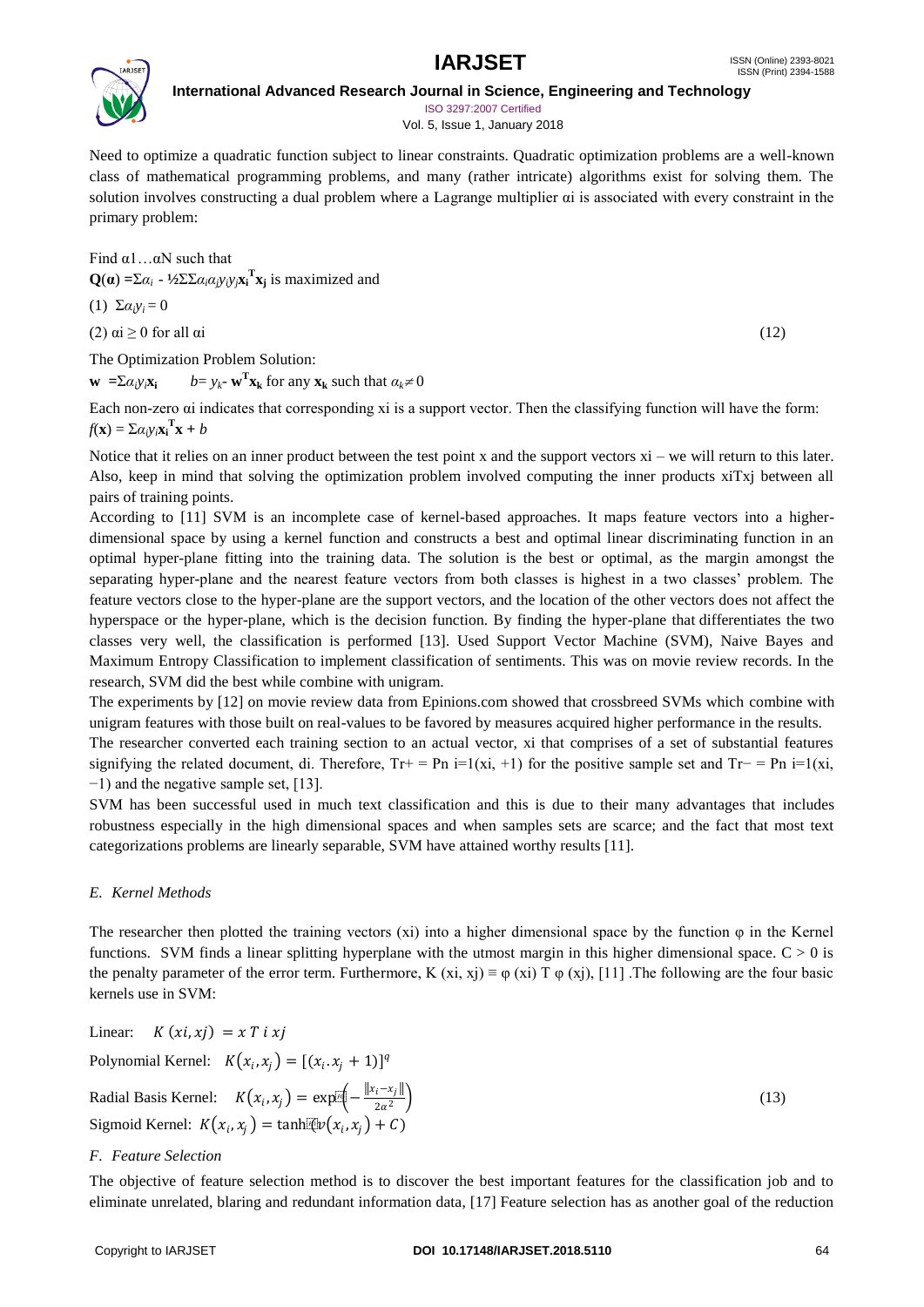

**International Advanced Research Journal in Science, Engineering and Technology** ISO 3297:2007 Certified

Vol. 5, Issue 1, January 2018

of the dimensionality of feature space and time processing. Precise feature selection is quite crucial for the performance of any classifier.

# *G. Term Frequency and Term Frequency Inverse Document*

This helps in eliminating the words that happen repeatedly in a corpus, and remove terms that appear infrequently. These terms are not distinctive between documents. The aim of term frequency is to alter the text to a vector representation. The weight of the word is then determined with the reverence to the document having that word. There are numerous weighting structures namely Term Frequency (TF) weighting, Inverse Document Frequency (IDF) weighting, Boolean weighting and Term Frequency Inverse Document Frequency (TFIDF), [16].

The Boolean weighting (presence) is simple and the weight of the word is one (1) if a word it occurs in the document and (0) if otherwise. TF (term frequency) calculates the raw frequency of a term in a document – this is the number of times that a term t appears in the document. The Inverse Document Frequency (IDF) shows how much information the word provides; this is whether the word is common or infrequent across all documents. To calculate IDF, the number of documents containing the term; and then taking the logarithm of that fraction [16] divides the total number of documents.

TF (t) = (Number of times term t appears in a document) / (Total number of terms in the document)

IDF (t) =  $log$  e (Total number of documents / Number of documents with term t in it).

Value =  $TF * IDF$  (14)

Example of TF-IDF

A document has 100 words and the word Nokia appears 3 times. The term frequency (i.e., tf) for Nokia is then (3 / 100)  $= 0.03$ . We assume we have 10 million documents and the word Nokia appears in one thousands of these. The researcher then calculated the inverse document frequency (idf) using this formula:

```
Log(10,000,000 / 1,000) = 4
```
Thus, the Tf-idf weight is the product of these quantities:

| $0.03 * 4 = 0.12$ . | (15) |
|---------------------|------|
|                     |      |

# *H. N-grams*

According to [14]. N-grams perform better than the use of light stemming. This is because they easily match stems of words and that they are free from a pre-set vocabulary like in morphological analysis. N-grams that include prefixes and suffixes appear more frequently than n-grams that contain stems, and hence the use of inverse document, the IDF would automatically demote the weight of n-grams that have prefixes and suffixes and promote the weight of n-grams that include stems.

# *I. Bag of words*

To achieve machine learning on text documents, there is need of turning the text information into numerical feature vectors. The Bag of Words Counts the frequency of each word or pair of consecutive words in each document. It helps change the raw data in text into numerical feature vectors with a permanent size [15].

# **III. METHODOLOGY**

In this section, the methodology used for collecting Facebook updates and tweets from twitter are described in forming a relevant subset selection appropriate for machine learning.

# *A. Collecting comments from social media sites*

The first step in this methodology was to collect a large set of comments from social media sites. For twitter we used a library called Twython, a python package API for Twitter. For Facebook we used FacePy, a python package API for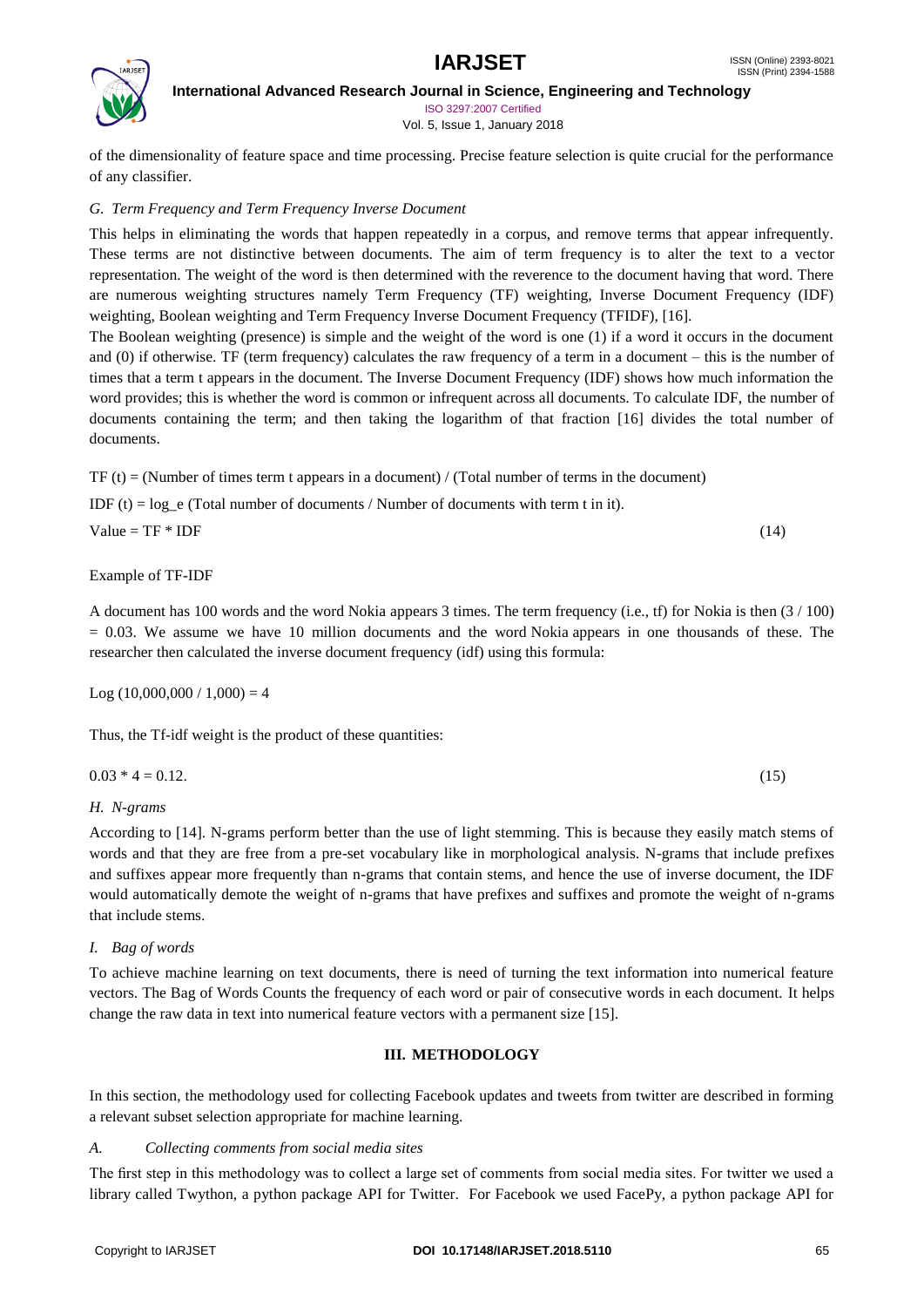

**International Advanced Research Journal in Science, Engineering and Technology** ISO 3297:2007 Certified

Vol. 5, Issue 1, January 2018

Facebook. A total number of 2537 documents were collected. The data were then loaded from the disk into memory using Pandas; this helped in data exploration, performing summary statistics and creation of the vector from text messages.

# *B. Testing*

The model accuracy has been used to measures the percentage of inputs in the test set that the model classifier has correctly labelled. The precision is the number of true positives in the class (i.e. the number of items correctly labelled as belonging to the positive class) divided by the total number of elements labelled as belonging to the positive class (i.e. the sum of true positives and false positives, which are items incorrectly labelled as belonging to the class). Recall is defined as the number of true positives divided by the total number of elements that belong to the positive class (i.e. the sum of true positives and false negatives, which are items, not labelled as belonging to the positive class but should have been). The analytic formulas for these measures are:

Precision = TP TP+FP  $Recall = TPTP+FN$ Where TP stands for True Positives, FP as False Positives and FN as False Negatives F- Score is a Harmonic mean of Precision and Recall F-Score = 2 (P\*R) / (P + R) (16)

# *C. Corpus*

The comments were collected using ptywthon and facepy from the social media, and 2587 posts from the higher learning institutions domain, 1811 were Negative, 338 were Neutral while 386 were positive as shown in table 1.

|                     | DESCRIPTION OF CORPUS USED IN THE EXPERIMENTS |            |
|---------------------|-----------------------------------------------|------------|
|                     | Number of words                               | % of words |
| <b>Inciting</b>     | 386                                           | 15.2       |
| <b>Non-Inciting</b> | 1811                                          | 71.4       |
| <b>Neutral</b>      | 338                                           | 13.3       |
| <b>Total</b>        | 2535                                          |            |

TABLE 1

o = negative/Not inciting; 1=Neutral; 2=Positive / inciting. The opinion classifier needed a comments list, initially the data had three classes which were Neutral, Negative and positive comments. Since the main objective of the model was to assist, the management of higher learning institutions avert crisis. The negative class of 1811 comments sampled to 500 to avoid biasness. (Table 2).

TABLE 2

 $\overline{\text{O}}$  of computer  $\overline{\text{O}}$  is description of  $\overline{\text{O}}$  in  $\overline{\text{O}}$  is defined as  $\overline{\text{O}}$ 

| DESCRIPTION OF COMMENTS OSED IN PROPOSED LEAICON-BASED CLASSIFIER |                 |            |
|-------------------------------------------------------------------|-----------------|------------|
|                                                                   | Number of words | % of words |
| Inciting                                                          | 386             |            |
| <b>Non-Inciting</b>                                               | 500             | 56.4       |
| Total                                                             | 886             | 10C        |

# *D. Pre-processing*

This stage involved data collection, data cleaning and filtering using in-built Natural Language Toolkit stop word removal.The following is the list of custom words removed.

'babu','owino','owino','sonu','mbithi','mbeche',

'jkuat','uon','university of nairobi','nairobi',

'ku','kenyatta university','raila',,''professor',

'the university of nairobi','odm','jap','raila',

'odinga','waiguru','likes','university','kiriri'

'magoha' 'jacobs','jacob','mike' ,'kwust',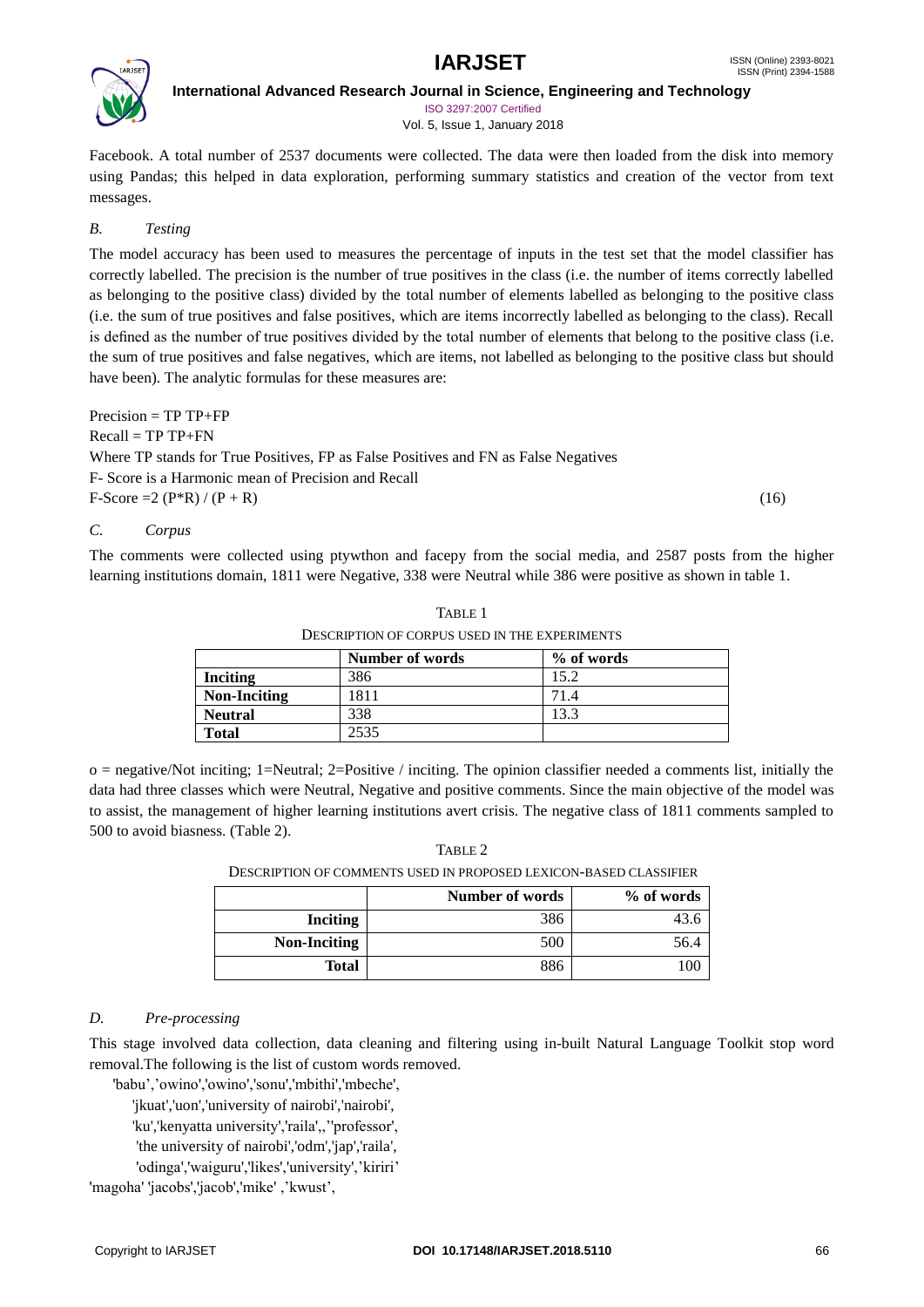

ISO 3297:2007 Certified Vol. 5, Issue 1, January 2018

After that, TFIDF (Term Frequency–Inverse Document Frequency) was done on vector representation for the terms from their textual representations was obtained by performing weight and TF (term frequency) which is a well-known weight presentation of terms often used in text mining [16].

# *E. Calculating a relevancy score for each bi-gram*

The researcher used n-grams range (1, 3) in addition to TF and TFIDF, calculated for each of n-gram ranges. Moreover, a k-fold cross-validation, the dataset is partitioned into k subsets, performing the classification on one subset (the training set), and validating the model on the rest (k-1) subsets (called the validation set or testing set). This operation is repeated k times for every subset. Then validation results averaged over the k iterations. In addition, in order to evaluate the classification techniques, the researcher calculated the most widely used performance measures in the classification task; precision, recall, F measure, and accuracy. The precision is the ratio tp / (tp + fp) where tp is the number of true positives and fp the number of false positives. The precision is intuitively the ability of the classifier not to label as positive a sample that is negative (Godbole & Sarawagi, 2004).

The recall is the ratio tp / (tp + fn) where tp is the number of true positives and fn the number of false negatives. The recall is intuitively the ability of the classifier to find all the positive samples. The F-beta score can be interpreted as a weighted harmonic mean of the precision and recall, where an F-beta score reaches its best value at 1 and worst score at 0. The F-beta score weights recall more than precision by a factor of beta. Beta  $= 1.0$  means recall and precision are equally important.

|      | message                                               |   | label clean_message                            |
|------|-------------------------------------------------------|---|------------------------------------------------|
| 1568 | Kuna mathe hapa ananiangalia kwa macho ya huru        | 0 | kuna mathe hapa ananiangalia kwa macho ya huru |
| 751  | @WKabeo Congratulations comrade                       | O | congratulations comrade                        |
|      | 1142 RT @Tsharz: SMH INFERTILITY.RT @Otuambala: SMH   | 0 | smh infertility.rt smh need birth control meas |
| 768  | RT @PewaAbagenge: Hahahaha "#Someonetellsoutha        | 0 | hahahaha police vs police                      |
| 866  | RT @bocholah: @UoN_Comrades conngratulation al        | Ū | conngratulation elected parklands conducted fr |
| 1681 | Things are not good at hall 9!!! Mike Jacobs h        | 2 | things good hall 9!!! jacobs refused part stri |
| 1388 | Comrades must cook since there is no roasted u        | 2 | comrades must cook since roasted uji cafeteria |
|      | 1566 this issue is simple, they either release babu   | 2 | issue simple, either release comrades release. |
| 424  | RT @arabellakiki: UON students now outside Haz        | 2 | students outside hazina towers more tear gas   |
|      | 1827   We will not rest. We are tired of dictatorship | 2 | rest, tired dictatorship mediocrity            |

Figure 5. A sample of uncleansed and cleaned comments

# **IV. RESULT AND DISCUSSION**

Table3 shows the performance of different algorithms on the classification of text. From the analysis, based on precision measure, Random forest performs better at 78%. Based on recall measure, Naives Bayes performs better at 97%. Based on F-score, Linear SVM is the best at 74%. Lastly based on accuracy measure, the best algorithm is the Linear SVM at 83%.

F Score or the F-beta score can be interpreted as a weighted harmonic mean of the precision and recall, where an F-beta score reaches its best value at 1 and worst score at 0. Hence a better measurement metrics than precision and recall. For this research accuracy and F score are the two performance metrics measurements are used measure.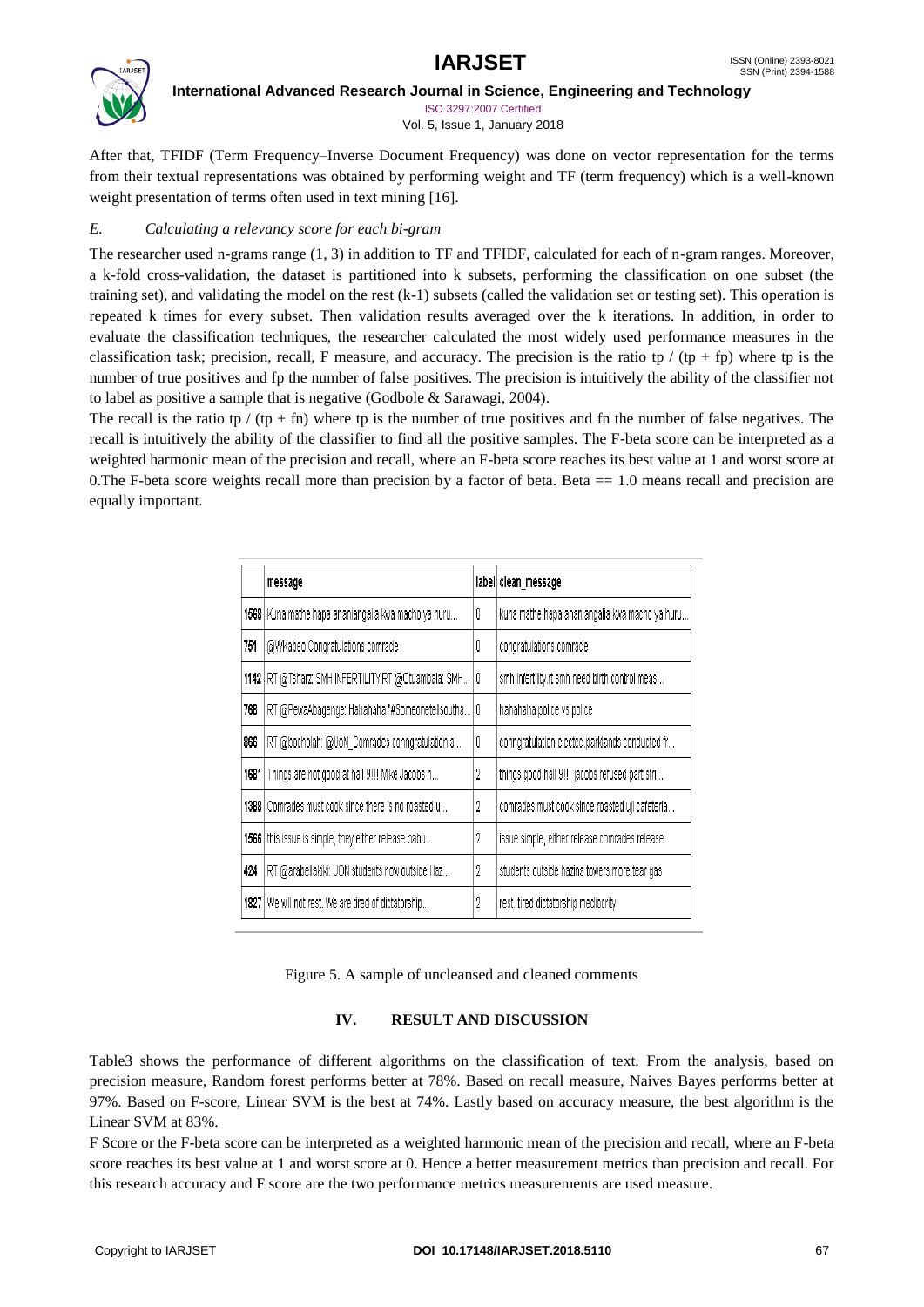

ISO 3297:2007 Certified Vol. 5, Issue 1, January 2018

TABLE 3:

THE PERFORMANCE OF DIFFERENT ALGORITHMS ON THE CLASSIFICATION OF TEXT

| <b>Algorithms</b>          | Precision $(\% )$ | Recall $(\% )$ | $F-Score(%)$ | Accuracy $(\% )$ |
|----------------------------|-------------------|----------------|--------------|------------------|
| <b>Linear SVM</b>          | 77                |                | 74           |                  |
| <b>Random forest</b>       | 78                | 56             | 65           |                  |
| <b>Naïve Bayes</b>         | 4 <sub>1</sub>    | 97             | 58           |                  |
| <b>Logistic regression</b> | 50                | 92             | ხა           |                  |

ACCURACY OF KERNEL METHODS WITHOUT N-GRAMS

| Kernel     | Min           | <b>Max</b>    |
|------------|---------------|---------------|
|            | Range (*100%) | Range (*100%) |
| Linear     | 0.78          | 0.80          |
| Poly       | 0.57          | 0.57          |
| <b>RBF</b> | 0.57          | 0.57          |

The table 4 above indicates the different SVM kernels that used to classify text without N-grams. For the analysis using python, Linear SVM performed the best at 80%.

| TABLE $5$ :                               |  |
|-------------------------------------------|--|
| ACCURACY OF TF AND TF-IDF WITHOUT N-GRAMS |  |
|                                           |  |

| <b>Feature selection method</b> | <b>Accuracy</b> |
|---------------------------------|-----------------|
|                                 | 9.69            |
| TF-IDF                          |                 |

The researcher tested Linear SVM on TF and TF-IDF feature selection methods without n-grams. From the analysis, TF-IDF showed better results with an accuracy of 79% in comparison to TF (69%) as shown on table 5.

| ACCURACY OF TF AND TF-IDF WITH N-GRAMS |
|----------------------------------------|

| <b>Feature selection method</b> | <b>Accuracy</b> |
|---------------------------------|-----------------|
| TЕ                              | 0.68            |
| TF-IDF                          | 0.83            |

The findings also exhibited that TF-IDF had better results with an accuracy of 83%% in comparison to TF (68%) as shown table 6. In addition, TF-IDF had better performance with or without N-grams. However, TF-IDF performed better when combined with N-gram method. TF and TF-IDF features, Precision, Recall and F score were methods used to measure the quality of the classification. Table7 and table 8 below indicate the output of the analysis.

| TABLE 7:      |
|---------------|
| TF-IDF report |

| II IDI NJUUNI |                  |        |                |  |
|---------------|------------------|--------|----------------|--|
| label         | <b>Precision</b> | Recall | <b>F</b> score |  |
|               | 0.81             | 0.88   | 0.85           |  |
|               | 0.84             | 0.75   | 0.82           |  |
|               |                  |        |                |  |